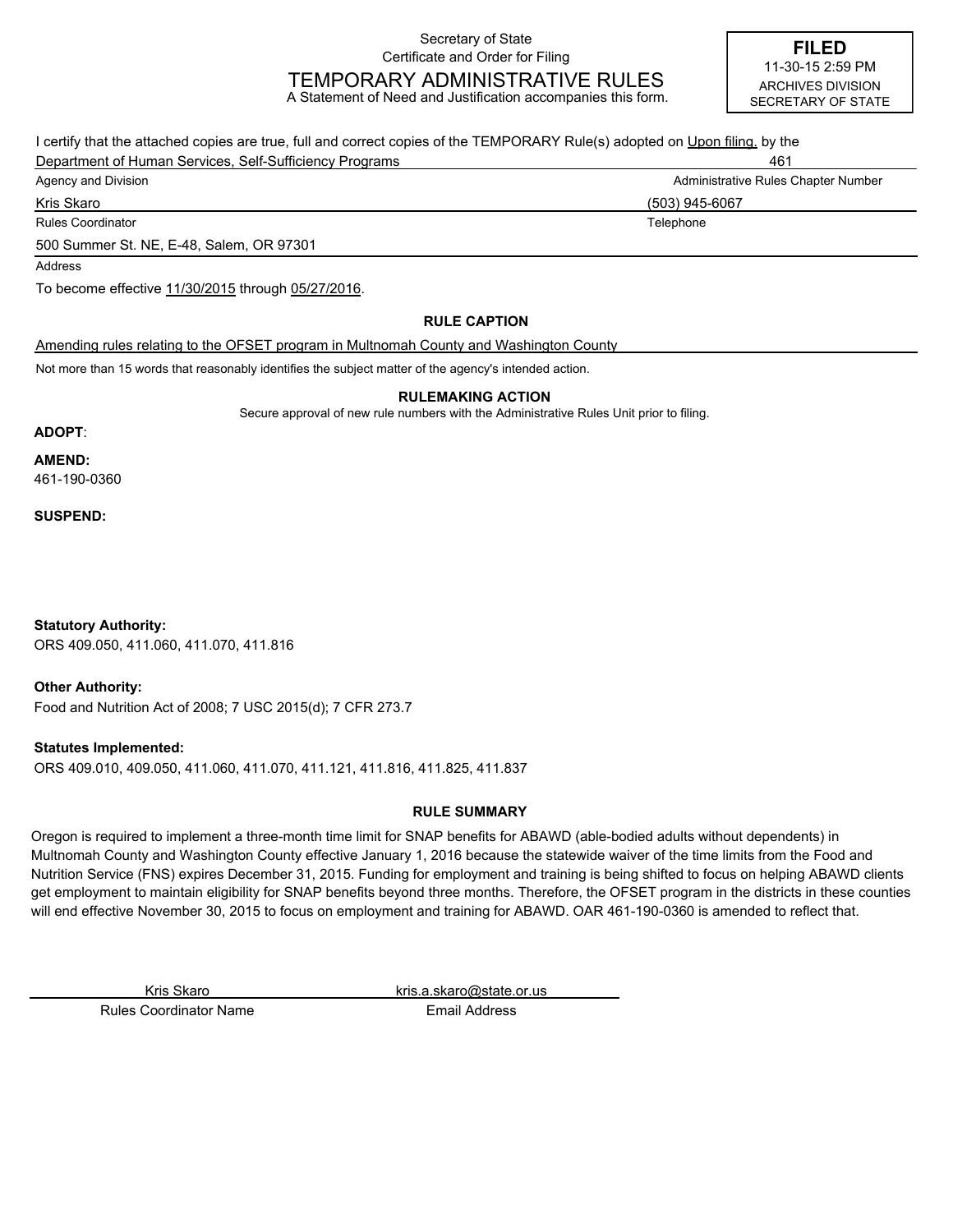# Secretary of State

# STATEMENT OF NEED AND JUSTIFICATION

A Certificate and Order for Filing Temporary Administrative Rules accompanies this form.

Department of Human Services, Self-Sufficiency Programs 461

Agency and Division Administrative Rules Chapter Number (Administrative Rules Chapter Number

Amending rules relating to the OFSET program in Multnomah County and Washington County

Rule Caption (Not more than 15 words that reasonably identifies the subject matter of the agency's intended action.) In the Matter of:

Temporary amendment of OAR 461-190-0360

# **Statutory Authority:**

ORS 409.050, 411.060, 411.070, 411.816

### **Other Authority:**

Food and Nutrition Act of 2008; 7 USC 2015(d); 7 CFR 273.7

### **Statutes Implemented:**

ORS 409.010, 409.050, 411.060, 411.070, 411.121, 411.816, 411.825, 411.837

# **Need for the Temporary Rule(s):**

OAR 461-190-0360 needs to be amended because there is not enough funding available in Multnomah County and Washington County to continue the current OFSET program and focus on employment and training for ABAWD subject to the time limit. The rule amendment ends the OFSET program in these counties, which will allow limited funding to be used for a subset of the OFSET program participants who are ABAWD subject to the three-month time limit on SNAP benefits.

# **Documents Relied Upon, and where they are available:**

FNS Employment and Training State Plan Guidance at http://www.fns.usda.gov/sites/default/files/handbook-2003.pdf

### **Justification of Temporary Rule(s):**

The Department finds that failure to act promptly by amending OAR 461-190-0360 will result in serious prejudice to the public interest, the Department, and SNAP clients. Districts in Multnomah County and Washington County decided to end the OFSET program to conserve funding for employment and training to focus on locating employment opportunities for ABAWD clients who will lose SNAP benefits after three months if they are unable to find employment. There is not enough funding to continue OFSET for those mandatory individuals who are not ABAWD. The Department needs to proceed by temporary rule because the Department, the public, and the clients most at risk for losing benefits will immediately benefit because these districts will have the funds they need to focus on employment opportunities for these ABAWD clients.

Printed Name **Email Address** 

Kris Skaro kris.a.skaro@state.or.us

Administrative Rules Unit, Archives Division, Secretary of State, 800 Summer Street NE, Salem, Oregon 97310. ARC 925-2007